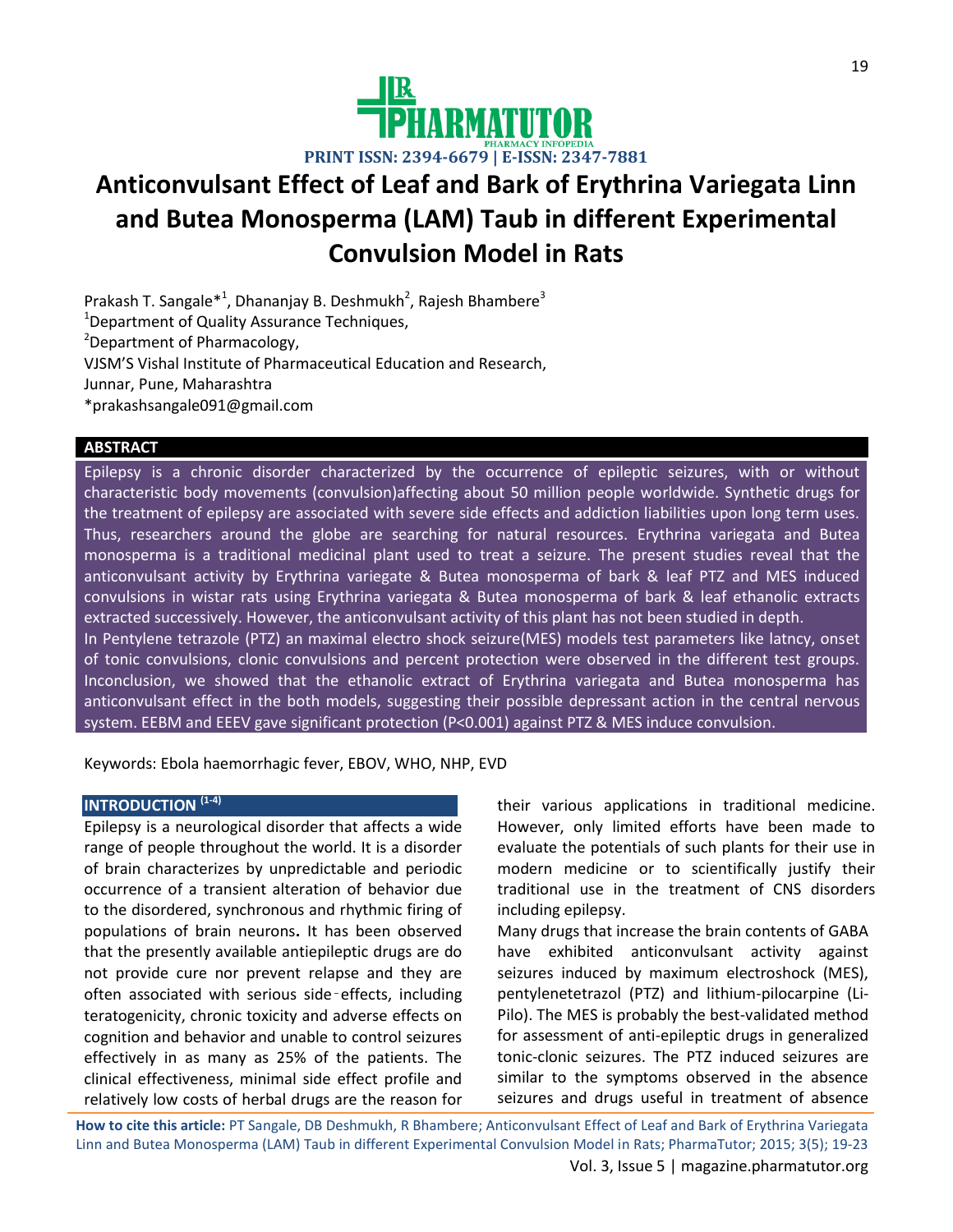

seizures suppress PTZ induced seizures. The status epilepticus induced by lithium pilocarpine increases brain contents of acetylcholinz. The reproducibility of the responses to this treatment makes this a very useful model to investigate various facets of seizures.

The objective of the present study was to investigate anticonvulsant activity of ethanolic extract of *Erythrina vareigata (EVEE) and Butea monosperma (BMEE)* against the seizures induced by MES, PTZ.

#### **MATERIAL & METHODS**

## **Animals**

Healthy adult albino Wistar Rat strain weighing 180- 250g were used for this study. The animals were obtained from animal house, Dr.D.Y.Patil Medical College, Pune, India. On arrival, the animals were placed randomly and allocated to treatment groups in polypropylene cages with paddy husk as bedding. Animals were housed at temperature of 24±2 ºC and relative humidity of 30-70%.A12:12 light: day cycle was followed. All the animals were allowed to free access to water and fed with standard commercial pelleted rat chaw (M/S Hindustan Lever Ltd. Mumbai). All the experimental procedures and protocols used in this study were reviewed by the Institutional Animal Ethics committee (and were in accordance with the guidelines of the CPCSEA. Approval was obtained from the CPCSEA/IACE for animal studies in this project by proposal no:VIPER/IAEC/UG/2013-14

### **The plant material:**

Plant materialbark & leaf of *Erythrina variegata & Butea monosperma* respectively were collected from different areas of Alephata, Junnar and it was identified and confirmed by Dr. Mrs. Savita Rahangdale B.J.college Ale.The authenticated samples were used for the Preparation of extract. They were put in shed drying then crushed to produce powdered material.

#### **Preparation of extract**

Dried powdered Bark & leaf of *erythrina variegata and Butea monosperma* were extracted by using ethanol in soxhlet apparatus. The total extract obtained was dried at 60 °C on steam bath Followed by a vacuum oven (50 °C) to obtain dried extracts. The extractive Value was calculated as % w/w yield was found to be 5.92% & 6.34%.

## **PHYTOCHEMICAL EVALUATION ( 5-6 )**

The ethanolic extract obtained above was subjected to qualitative analytical test for the detection of various chemical constituents viz. steroids, terpenods, flavanoides, carbohydrates, proteins, tannins, glycosides saponins.

# **PHARMACOLOGICAL EVALUATION (7-11)**

# **1.PTZ to study the anticonvulsant activity**

Animals in Group I served as control were, treated with vehicle (4 % acacia) orally. Group II served as standard received diazepam (5 mg/kg i.p.). Group III and Group IV received *EVC* at the dose levels of 250 mg/kg and 250 mg/kg i.p. respectively. Group V and Group VI received *BME at* the dose levels of 250 mg/kg and 500 mg/kg i.p., respectively. One hour after administration of vehicle, standard drug, *EVEE* and *BMEE* to the respective groups, the animals were treated with PTZ (Pentylene tetrazole, 80 mg/kg) subcutaneously. Each animal was placed in to individual polypropylene cage and were observed initially for 30 min and later up to 24 hrs. The following parameters were recorded during test session of initial 30 min and up to 24 hrs: Latency (onset of clonus) onset of tonic convulsion and status of animal after 30 min, status of animal after 24 hrs and percentage protection.

### **2. MES Induced convulsion in rat**

MES seizures were induced by electroconvulsiometer. Maximal seizures were elicited by 60 Hz alternating current of 150 mA intensity for 0.2 sec using corneal electrodes. A drop of electrolyte solution 0.9% sodium chloride with lignocaine was applied to the corneal electrodes, which ensures better contact and the mortality rate to zero. This current intensity elicited complete tonic extension of the hind limbs in control rats. For recording various parameters, rats were placed in a clear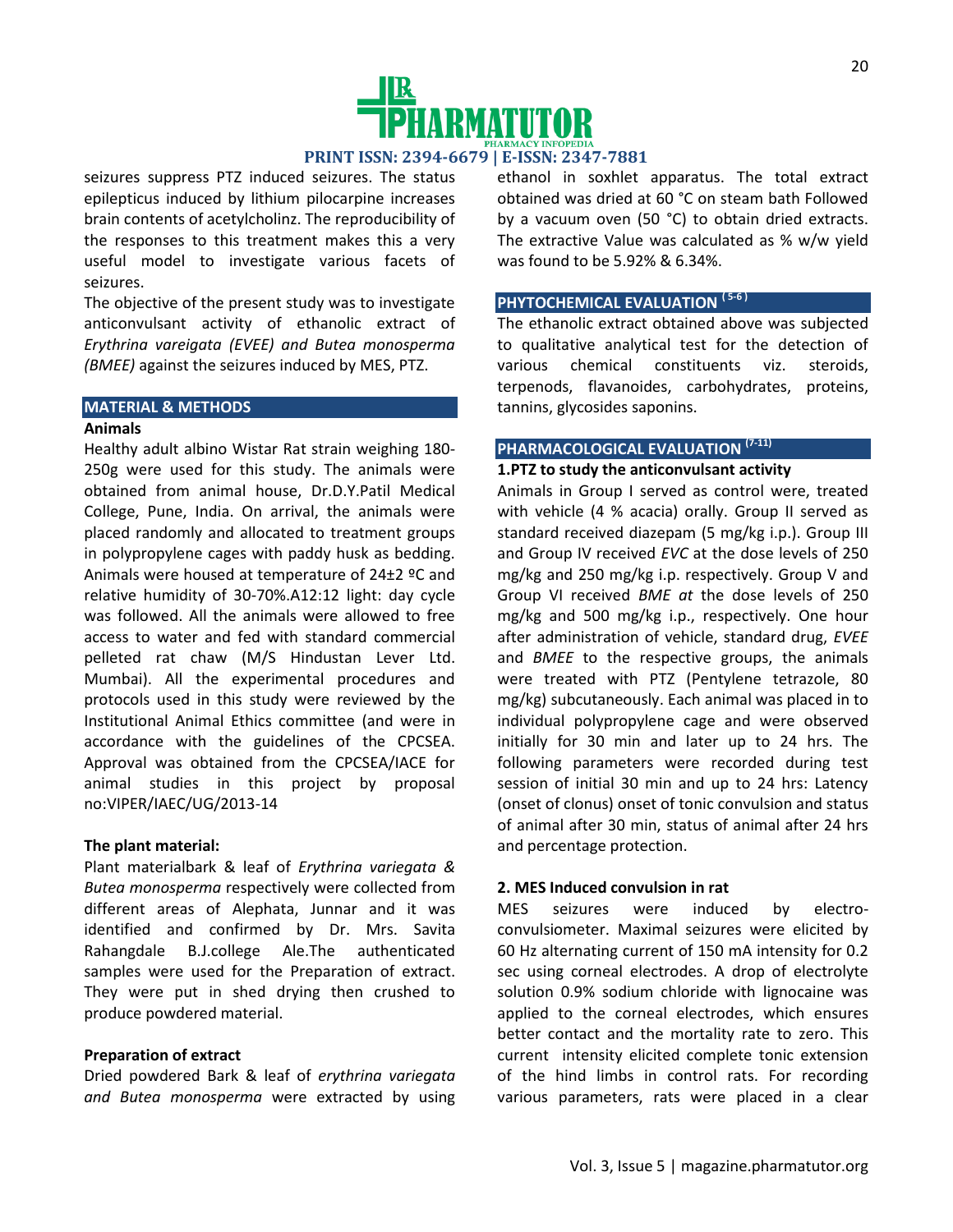

rectangular polypropylene cage with an open top, Permitting full view of the animal motor responses to seizure he pilot study of various phases of convulsion like tonic flexion, extension stupor and mortality due to convulsions were observed. **RESULTS**

# **1.Phytochemical evaluation-**

Phytochemical evaluation of *Erythrina variegate & Butea monosperma* bark &leaf showed the presence of steroides, terpenoids, flavanoides, carbohydrates, proteins, tannins, glycosides saponins.

## **2.PTZ induced convulsion model**

Table No. 1- Effect of *EVEE* &*BMEE* on PTZ induced convulsion model

| Gr.            | <b>Treatment</b>  | Latency<br>onset of             | <b>Onset of tonic</b><br>convulsion | <b>Status of animal after 30</b><br>min |                 | <b>Status of animal after 24</b><br>hrs |                 |
|----------------|-------------------|---------------------------------|-------------------------------------|-----------------------------------------|-----------------|-----------------------------------------|-----------------|
|                |                   | clonic<br>convulsion<br>sec/min | sec/min                             | No of alive<br>animal                   | %<br>protection | No of alive<br>animal                   | %<br>protection |
|                | Control 4% acacia | 51.16±0.60                      | 544.33±1.22                         | 0                                       | 0               |                                         | 0               |
| $\mathbf{H}$   | Diazepam(25mg/kg) | No colonus                      | No tonic                            | All                                     | 100             | All                                     | 100             |
| $\mathbf{III}$ | EVEE(250mg/kg)    | 210.83±0.94                     | 374.01±0.76                         | 4                                       | 67              | 4                                       | 67              |
| IV             | EVEE(500mg/kg)    | 236.50±0.68                     | 356.21±2.67                         | 5                                       | 84              |                                         | 84              |
| v              | BMEE(250mg/kg)    | 144.20±1.12                     | 175.83±0.47                         | 3                                       | 50              | າ                                       | 34              |
| VI             | BMEE(500mg/kg)    | 191.41±0.92                     | $416.52 \pm 1.22$                   | 4                                       | 67              |                                         | 50              |

Values expressed are mean SEM from rats.p < 0.001\*\*\* as compared to control group.

Graph No. 1: Effect of *EVEE* &*BMEE* on PTZ induced convulsion model indicating onset of clonic & tonic convulsion



| Table No.2- Effect of EVEE&BMEE on MES induced convulsion in rats |  |
|-------------------------------------------------------------------|--|
|-------------------------------------------------------------------|--|

| Group         | <b>Treatment</b>  | <b>Flexion</b>                  | <b>Extension</b>                | <b>Colnous</b>                  | <b>Stupor</b>                     | Recovery    |
|---------------|-------------------|---------------------------------|---------------------------------|---------------------------------|-----------------------------------|-------------|
|               | Control 4% acacia | $9.62 \pm 0.17$                 | $15.21 \pm 0.17$                | 17.05±0.20                      | $8.62 \pm 0.19$                   | 210.33±2.65 |
| Ш             | Diazepam          | $4.50 \pm 0.09$ <sup>d***</sup> | 00                              | $9.42 \pm 0.09$ <sup>a***</sup> | $2.42 \pm 0.10^{3***}$            | 120.50±1.26 |
|               | (25mg/kg)         |                                 |                                 |                                 |                                   |             |
| Ш             | EVEE(250mg/kg)    | $3.50 \pm 0.08^{\circ***}$      | $1.53 \pm 0.06^{6}$ ***         | $5.25 \pm 0.03^{0***}$          | $24.14+1.24^{6***}$               | 176.12±1.97 |
| IV            | EVEE(500mg/kg)    | $2.15 \pm 0.07^{\text{b}***}$   | $1.15 \pm 0.04$ <sup>b***</sup> | $4.71{\pm}0.06^{\text{b}***}$   | $18.70 \pm 0.42^{\text{b}***}$    | 136.20±0.63 |
| $\mathcal{L}$ | BMEE(250mg/kg)    | $3.91 \pm 0.09^{b***}$          | $1.98 \pm 0.11^{0***}$          | $5.68 \pm 0.08$ <sup>b***</sup> | $24.33 \pm 0.84^{b***}$           | 181.24±1.97 |
| VI            | BMEE(500mg/kg)    | $2.31 \pm 0.06^{6***}$          | $1.27 \pm 0.07$ <sup>b***</sup> | $5.41 \pm 0.16$ <sup>b***</sup> | $21.50 \pm 0.61$ <sup>0****</sup> | 143.11±1.67 |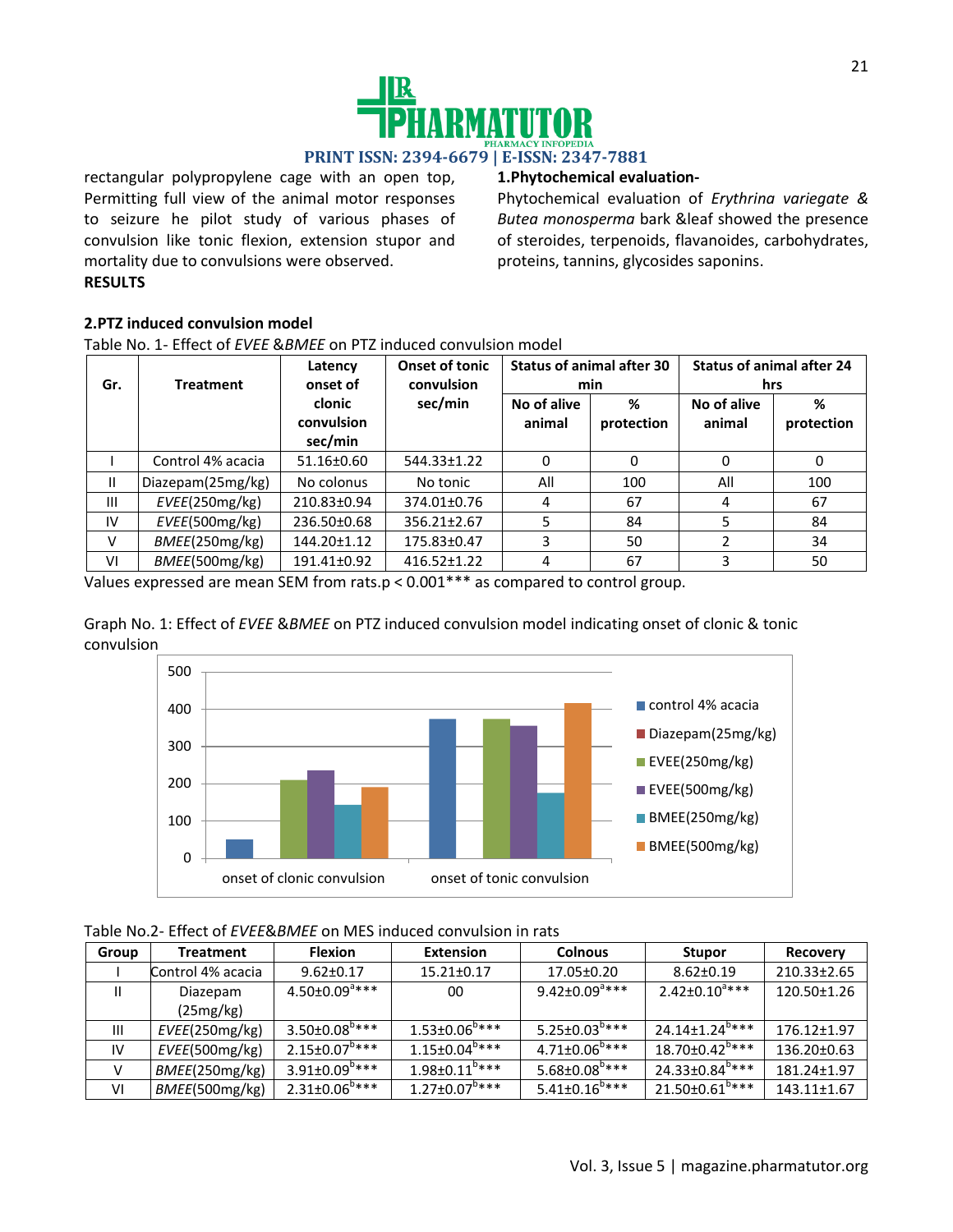

Values represent mean of six observations.

Comparisons between: a-group I vs. group II, b- group II vs. group III, IV, V & VI. Statistical significant test for comparison done by ANOVA.



Graph No 2: Effect of *EVEE* & *BMEE*  on MES induced convulsion model indicating Stupor & Recovery

## **DISCUSSION**

In Pentylene tetrazole induced seizure test parameters like latency, onset of tonic convulsion, clonic convulsions and percent protection were observed in the test groups (p<0.001), showing strong antiepileptic effect.

The death rate was 100% in Group I.

25 mg/kg of Diazepam, prevents tonic and clonic convulsion and offered 100% protection.250mg/kg and 500mg/kg of EEEV and EEBM exhibited a significant anticonvulsant effect by increasing onset of clonic convulsion and by decreasing onset of tonic convulsion.

After 30 min of interval 67 % and 84 % of animals survived with a dose of 250mg/kg and 500mg/kg of EEEV. While 50 % survived with the dose of 250 mg/kg and 67% survived with 500mg/kg of BMEE*.*

After 24 hrs, the % protection of animals was, 67% and 84% for 250mg/kg and 500mg/kg of EVEE respectively. 34 % and 50% protection after 24 hrs in 250mg/kg and 500mg/kg in BMEE survived (p value is p<0.001 as compare to control). Here, EEEV shows potent anticonvulsant activity compare to EEBM. These results further indicate that strong protective effect of test drug against a known epileptic agent in Maximum Electroshock induced seizure. test, shown anticonvulsant activity by increasing the onset of clonic convulsion time and by decreasing the time of extensor of test groups reduced to significant level as compare to control group(p<0.0001 and 0.001 as compare to control). This result indicates the strong protective effect of 500mg/kg EVEE and 500mg/kg of BMEE against known epileptic agents.

There are some evidences of anticonvulsant effect of his fatty acids and some flavonoids . Therefore it seems that anti seizure effect of *Erythrina variegata Linn* bark and leaf may be to part of linoleic acid and flovonoid compounds present in extracts. Thus the result of both doses of EVEE, demonstrate a very striking and potent antiepileptic activity, it may be useful in both types of epileptic conditions like Grand mal and petit mal epilepsy. It demonstrated specified nature of pharmacological effect of *erythrina variegate Linn* bark and leaf.

## **SUMMARY AND CONCLUSION**

The Anticonvulsant activity ethanol extract of Erythrina variegatea and Butea monosperma bark & leaf was evaluated on rats by using two

anticonvulsant models such as MES induced convulsion in rat &PTZ- induced convulsion in mice. The Pharmacological studies involving phytochemical estimation suggests presence of carbohydrates,